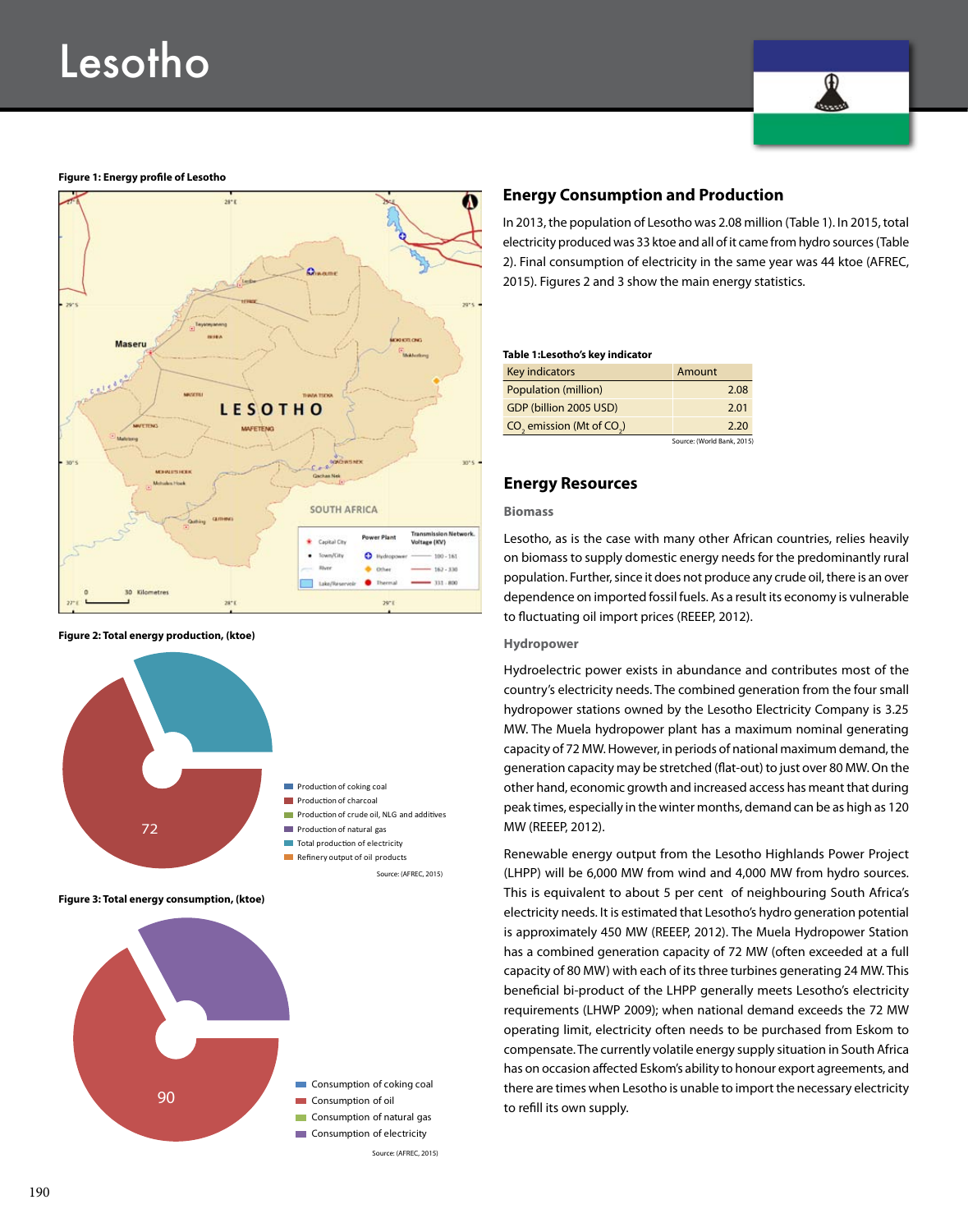### **Table 2: Total energy statistics (ktoe)**

| Category                                          | 2000                     | 2005                     | 2010         | 2015 P         |
|---------------------------------------------------|--------------------------|--------------------------|--------------|----------------|
| Production of coking coal                         |                          |                          |              |                |
| <b>Production of charcoal</b>                     | $\mathbf{0}$             | $\Omega$                 | 867          | 72             |
| Production of crude oil, NLG and additives        |                          |                          |              |                |
| <b>Production of natural gas</b>                  |                          |                          |              |                |
| Production of electricity from biofuels and waste | $\mathbf 0$              | $\mathbf 0$              | 0            | 0              |
| Production of electricity from fossil fuels       | $\Omega$                 | $\Omega$                 | $\mathbf{0}$ | $\Omega$       |
| Production of nuclear electricity                 | $\overline{\phantom{0}}$ |                          |              | $\overline{a}$ |
| Production of hydro electricity                   | 25                       | 30                       | 60           | 33             |
| Production of geothermal electricity              |                          |                          |              |                |
| Production of electricity from solar, wind, Etc.  | $\mathbf 0$              | $\Omega$                 | $\Omega$     | 0              |
| Total production of electricity                   | 25                       | 30                       | 60           | 33             |
| Refinery output of oil products                   | $\overline{a}$           |                          |              | L,             |
| Final Consumption of coking coal                  | -                        |                          |              |                |
| Final consumption of oil                          | 70                       | 75                       | 186          | 90             |
| Final consumption of natural gas                  | $\overline{\phantom{0}}$ | $\overline{\phantom{a}}$ |              | $\overline{a}$ |
| Final consumption of electricity                  | 24                       | 29                       | 26           | 44             |
| Consumption of oil in industry                    | $\mathbf{0}$             | $\Omega$                 | $\mathbf{0}$ | $\mathbf 0$    |
| Consumption of natural gas in industry            |                          |                          |              |                |
| Consumption of electricity in industry            | $\Omega$                 | $\Omega$                 | $\Omega$     | $\Omega$       |
| Consumption of coking coal in industry            |                          |                          |              |                |
| Consumption of oil in transport                   | 0                        | $\Omega$                 | 0            | 0              |
| Consumption of electricity in transport           |                          |                          |              |                |
| Net imports of coking coal                        | $\overline{\phantom{0}}$ |                          |              |                |
| Net imports of crude oil, NGL, Etc.               | $\overline{\phantom{0}}$ |                          |              | -              |
| Net imports of oil product                        | 70                       | 75                       | 186          | 176            |
| Net imports of natural gas                        |                          |                          |              |                |
| Net imports of electricity                        | $\mathbf{1}$             | 1                        | 10           | 19             |
| $\cdot$ Data not annlicable                       |                          |                          |              | (AFREC, 2015)  |

- : Data not applicable

0 : Data not available (P): Projected

The second phase of the Lesotho Highlands Water Project (LHWP) will build a hydropower station with an installed capacity of between 1,000 MW and 1,200 MW and is proposed to be operational in 2018. About 200 MW of this will supply Lesotho's power needs, with the remaining power transmitted to South Africa.

In 2015, energy generated by the Lesotho Highlands Development Authority was 532,190 MWh from the Mohale dam (LHDA, 2016a); exports to South Africa in the same year were 4,408 MWh (LHDA, 2016b).

### **Oil and natural gas**

Lesotho does not have any natural gas, oil or coal reserves. Net imports of oil product in 2015 amounted 176 ktoe (AFREC, 2015).

## **Peat**

The country has 100 km<sup>2</sup> of peatlands (WEC, 2013).

## **Wind**

With less than 20 per cent of the country lying below 1,800 m above sea level, there are technically a huge number potential sites where wind power can be generated. Currently, three sites being investigated—near Katse Dam, Mohale Dam and Mphaki in the south of Lesotho (REEEP, 2012). A wind farm at Letseng in the Maluti-Drakensberg area proposed by a South African-Lesotho joint venture is on course for development despite concerns regarding the conflict between vulture conservation and the wind energy industry. This location is important for the ecology of the Bearded and Cape Vultures as it contains some of their breeding and foraging

grounds and bird collisions with wind turbines is an emerging ecological issue.

### **Solar**

The implementation of solar in Lesotho is being championed by the Lesotho Solar Energy Society (LESES). Installers and dealers are registered with the LESES and this enables the implementation and enforcement of regulations and standards (REEEP, 2012). Renewables are a priority in the Energy Policy 2015-2025. Specific targets include promoting solar in the design of new buildings and phasing out energy intensive items in old buildings such as electrical geysers and replacing them with solar water heating. The Rural Electrification Master Plan aims to increase access to electricity by encouraging the uptake of solar.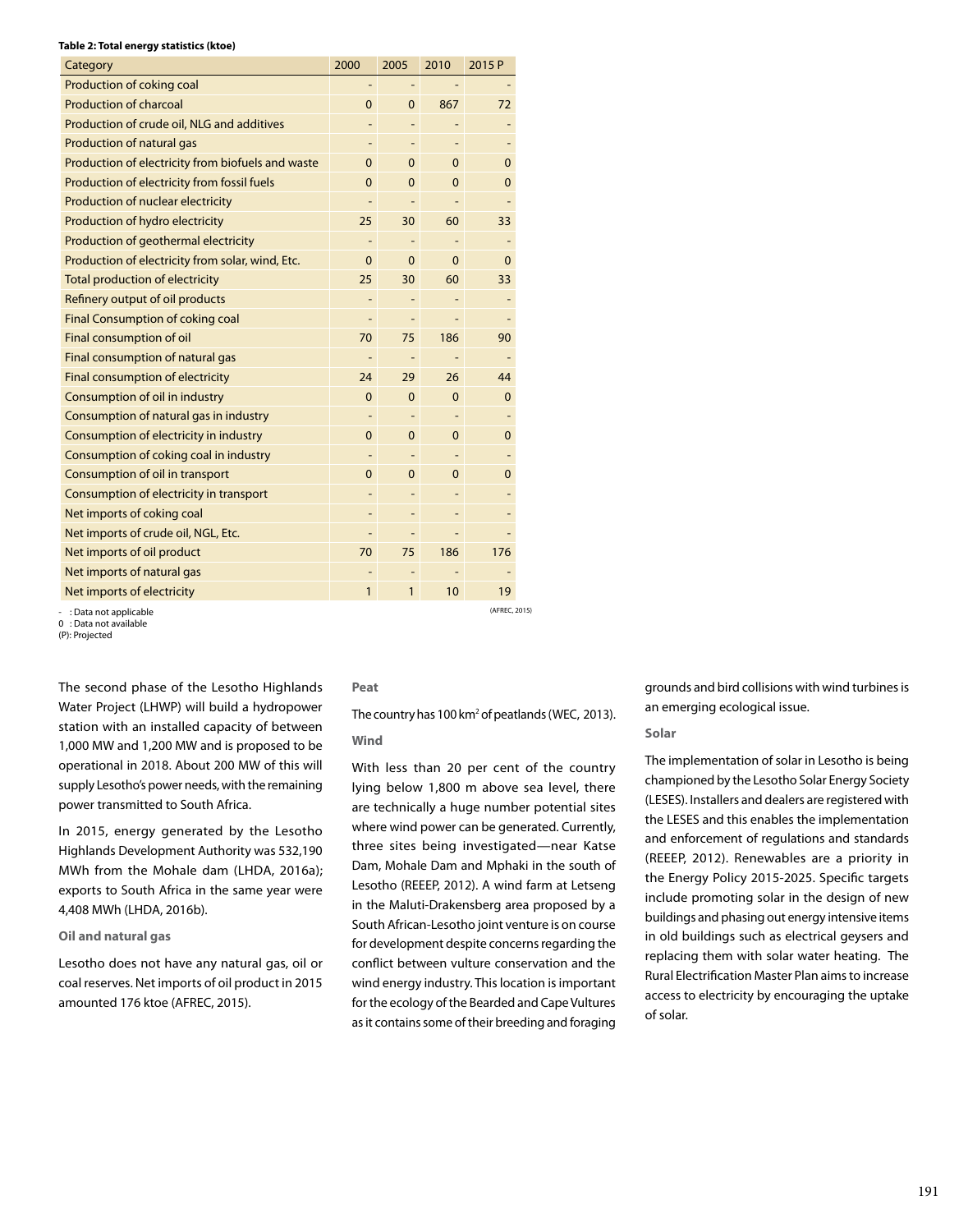# **Tracking progress towards sustainable energy for all (SE4All)**

Lesotho has one of the lowest electrification rates in Africa. In 2010, only 17 per cent of the population had access to electricity increasing to 20.6 per cent in 2012 (Table 3). Most access is concentrated in the urban and growth centers where transmission and distribution infrastructure services are relatively well developed. About 10.2 per cent of the area serviced by the grid is defined as rural, increasing to 47 per cent in the urban areas (World Bank, 2015); (World Bank, 2016).

Most households generally use a combination of energy sources for cooking that can be categorized as follows: traditional (such as dung, agricultural residues and fuel wood); intermediate (such as coal and kerosene); or modern (such as liquefied petroleum gas (LPG) and electricity). Electricity is mainly used for lighting (REEEP, 2012). Access to non-solid fuels in 2012 was 38.02 per cent with 19 per cent in rural areas and 93 per cent in urban areas (World Bank, 2015).

Lesotho's energy intensity increased at a compound annual growth rate (CAGR) of 2.64 over the 20 years between 1990 and 2010; and at -2.81 CAGR from 2010 to 2012. The rate of increase during the period 2000-2010 was 4.89 per cent compared to 0.44 per cent between 1990 and 2000 (World Bank, 2015).

Between 2010 and 2012, the economy's energy intensity (the ratio of the quantity of energy consumption per unit of economic output) increased from 11.6 MJ to 11.0 MJ per US dollar (2005 dollars at PPP) (World Bank, 2015).

The share of renewable energy in total final energy consumption (TFEC) decreased from 100 to 40.5 per cent between 2010 and 2012. Traditional biofuels form the biggest share of renewable sources at 35.2

**Table 3: Lesotho's progress towards achieving SDG7 – Ensure access to affordable, reliable, sustainable and modern energy for all**

| <b>Target</b>                                                                                       | <b>Indicators</b>                                                                      | Year |       |       |                  |                  |                  |
|-----------------------------------------------------------------------------------------------------|----------------------------------------------------------------------------------------|------|-------|-------|------------------|------------------|------------------|
|                                                                                                     |                                                                                        | 1990 | 2000  | 2010  | 2012             | $2000 -$<br>2010 | $2011 -$<br>2015 |
| 7.1 By 2030, ensure universal<br>access to affordable, reliable<br>and modern energy services       | 7.1.1 Per cent of population<br>with access to electricity                             | 6    | 5     | 17    | 21               |                  |                  |
|                                                                                                     | 7.1.2 Per cent of population<br>with primary reliance on non-<br>solid fuels           | 36   | 39    | 38    | 38.02            |                  |                  |
| 7.2 By 2030, increase<br>substantially the share of<br>renewable energy in the global<br>energy mix | 7.2.1 Renewable energy<br>share in the total final energy<br>consumption               |      | 100.0 | 100.0 | 40.5             |                  |                  |
| 7.3 By 2030, Double the rate<br>of improvement of energy<br>efficiency                              | 7.3.1 GDP per unit of energy use<br>(constant 2011 PPP \$ per kg of<br>oil equivalent) |      |       |       | 200.37<br>(2007) |                  |                  |
|                                                                                                     | Level of primary energy<br>intensity(MJ/\$2005 PPP)                                    | 6.9  |       | 11.6  | 11.0             | 11.07            | 10.96            |

Sources: (World Bank, 2015); (World Bank, 2016)

### **Figure 4: SDG indicators**

| Percentage of population<br>with access to electricity | Access to non-solid fuel<br>(% of population) | GDP per unit of energy use<br>(PPP \$ per kg of oil equivalent)<br>2013 | Renewable energy<br>consumption<br>(% of total final energy<br>consumption),<br>2006-2011, 2012 |
|--------------------------------------------------------|-----------------------------------------------|-------------------------------------------------------------------------|-------------------------------------------------------------------------------------------------|
| 20.6%                                                  | 38.02%                                        | 18.87                                                                   | 4.24%                                                                                           |
|                                                        |                                               |                                                                         | Ø.                                                                                              |

**Table 4: Lesotho's key aspects/key mitigation measures to meet its energy Intended Nationally Determined Contributions (INDCs)**

\*Continue the development of hydropower resources, particularly in terms of advancing technical design and sourcing funding for development of identified sites.

INDC

\*Design and implement demand-side management techniques to encourage better use of existing distribution infrastructure, and reduce peak demands.

\*Promote renewable energy.

\*Improve distribution efficiency of the power system through measures that reduce transmission and distribution losses.

\*Continue to develop and promote uptake of renewable sources of energy, particularly wind and solar (where feasible).

\*Develop a low-energy investment plan.

\*Improve energy efficiency by 20 per cent by 2020.

\*Increase electricity coverage /access to 35 per cent of households in 2015, 50 per cent in 2020 and 80 per cent by 2030.

\*Reduce, paraffin consumption from 30, 434 kilolitres (2014) to 25,000 kilolitres in 2020, with a GHG saving of 12 Gg CO2 eq and 20,000 kilolitres in 2030 with a GHG saving 24 Gg CO2 eq in the BAU.

\*Adopt potential reduction of transmission and distribution losses from 2015 until 2030 by 0.5 per cent per annum (total of 7.5 per cent).

\*Increase renewable energy sources by 200 MW by 2020: 4 0MW from solar (2017/2018); 35 MW from wind (2017); and 125 MW from hydropower (2025).

Source: (MEM, 2015)